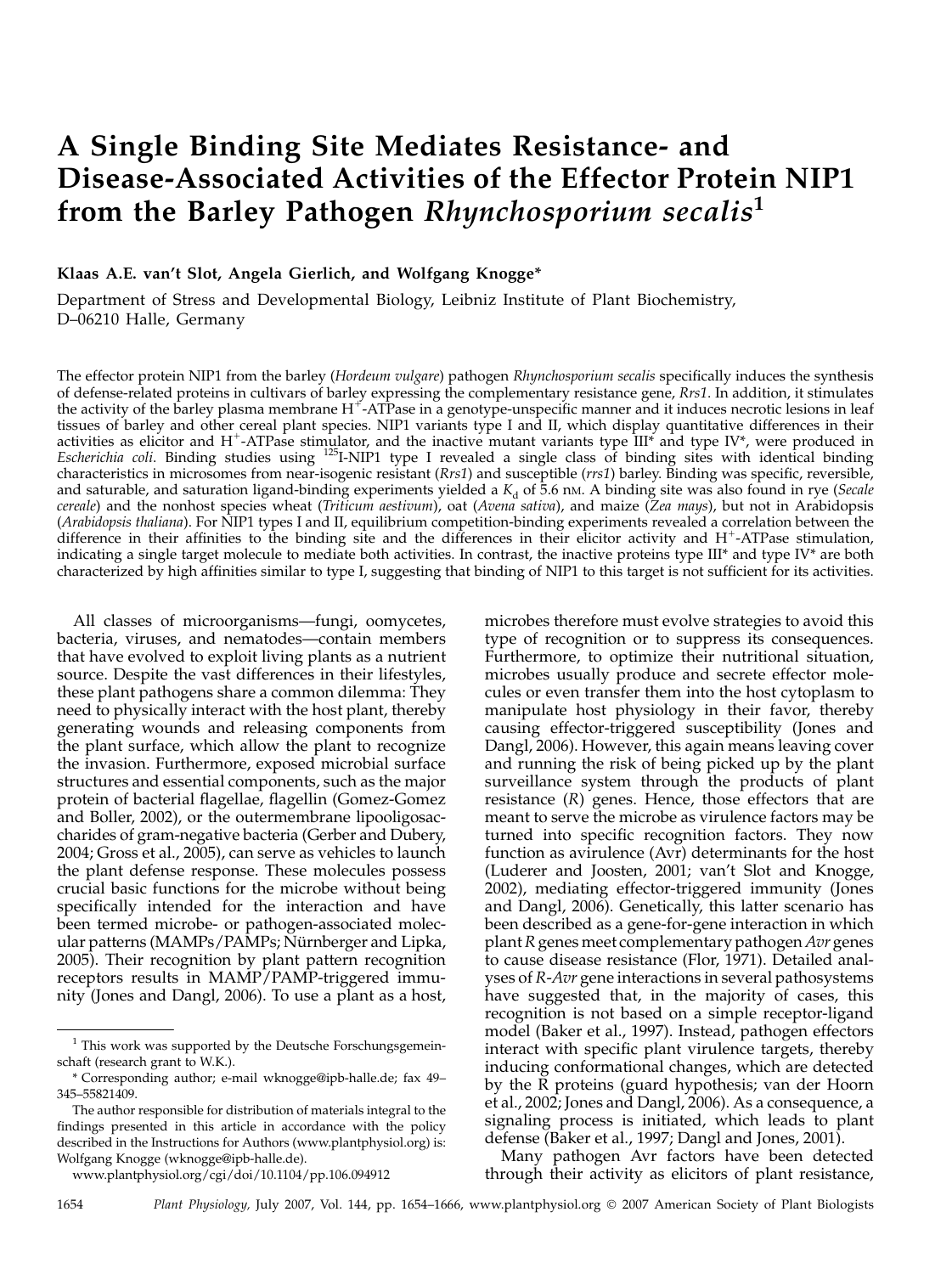which in most cases is manifested as a hypersensitive response. However, the portion of these factors, for which virulence function was later identified, is increasing, particularly in bacterial pathosystems (Luderer and Joosten, 2001; van't Slot and Knogge, 2002). The plantfungus pathosystem, where this has been best studied at the molecular level, comprises tomato (Solanum lycopersicum) and the leaf mold pathogen Cladosporium fulvum (Joosten and de Wit, 1999; Rivas and Thomas, 2005). Tomato Cf genes conferring resistance to races of C. fulvum encode transmembrane proteins with extensive extracellular Leu-rich repeat domains and very short cytoplasmic tails, suggesting extracellular interaction with the corresponding Avr determinants (Jones and Jones, 1997; Takken and Joosten, 2000). However, Avr proteins AVR2, AVR4, and AVR9 do not bind to their R protein counterparts. AVR2 binds and inhibits the extracellular tomato Cys protease Rcr3, and the enzyme-AVR2 complex is proposed to activate Cf-2-dependent resistance (Rooney et al., 2005). AVR4 was found to bind very efficiently to chitin, thus protecting fungal cell walls from degradation by plant chitinases (Westerink et al., 2002; van den Burg et al., 2003, 2004), but it remains unclear how the Cf-4 protein is activated. The intrinsic function of AVR9, the first Avr protein identified in a fungal pathogen, is not known. However, the peptide shows structural homology to the potato (Solanum tuberosum) carboxy peptidase inhibitor (Vervoort et al., 1997). Extensive studies have failed to demonstrate direct interaction with the matching Cf-9 protein (Luderer et al., 2001). Furthermore, plasma membranes from both resistant  $(Cf-9)$  and susceptible  $(Cf-0)$  plants, as well as from other solanaceous species, displayed high-affinity AVR9-binding sites with similar properties (Kooman-Gersmann et al., 1996). As with AVR2 and AVR4, the corresponding R gene, Cf-9, therefore does not encode the primary AVR9-binding site. Instead, the proposed models for the AVR9-induced resistance response assume the formation of a heterotrimeric signal perception complex involving a nonspecific primary receptor, the ligand AVR9, and a specific signal transducer to initiate the signaling process in resistant  $(Cf-9)$  plants that leads to defense activation (Kooman-Gersmann et al., 1998; Joosten and de Wit, 1999; Luderer et al., 2001).

Tomato Cf gene products are transmembrane proteins. In contrast, the majority of plant R genes characterized to date encode cytoplasmic proteins, suggesting they guard intracellular targets (Takken and Joosten, 2000). Gram-negative phytopathogenic bacteria possess a type III secretion system that mediates the direct delivery of bacterial effector proteins into the host cytoplasm (Galán and Collmer, 1999; Bonas and Lahaye, 2002). For fungal phytopathogens, no such mechanism has been identified to date. Nevertheless, evidence for intracellular recognition of Avr proteins by plant R proteins does exist in fungi and oomycetes. The Avr gene, AVR-Pita, from the rice (Oryza sativa) blast fungus, Magnaporthe grisea (Orbach et al., 2000),

encodes a predicted secreted metalloprotease that causes a hypersensitive response in the presence of the intracellular rice R gene product, Pi-ta (Bryan et al., 2000; Jia et al., 2000). Direct interaction between AVR-Pita and Pi-ta was observed using the yeast (Saccharomyces cerevisiae) two-hybrid system and far-western analysis (Jia et al., 2000). In addition, proteolytic cleavage of the R protein may be crucial for Avr function because mutations in the putative protease active site render the protein inactive as a defense elicitor. The products of the Avr genes AvrL567, AvrM, and AvrP4 from the flax (Linum usitatissimum) rust Melampsora lini, when lacking their predicted signal sequence, are recognized inside plant cells when they are coexpressed in planta with the respective R genes (Dodds et al., 2004; Catanzariti et al., 2006). Likewise, expression of the Avr3a gene from Phytophthora infestans in its host plant potato carrying the R gene R3a, as well as coexpression of both genes in Nicotiana benthamiana, resulted in a resistance response after removal of the signal peptide-encoding sequence, suggesting cytoplasmic interaction (Armstrong et al., 2005). Recently, a host-targeting signal with an RxLx(E, D, or Q) core motif was identified in the leader sequence of the Avr3a protein, as well as of other secretory oomycete proteins (Bhattacharjee et al., 2006). This motif was originally defined to enable translocation of effector proteins from the Malaria parasite Plasmodium falciparum across mammalian membranes (Hiller et al., 2004; Marti et al., 2004). Evidence for the existence of a mechanism in the host plasma membrane for the translocation of secreted fungal effector proteins also comes from work on proteins expressed in haustoria of two related rust fungi, Uromyces fabae and Uromyces striatus (Kemen et al., 2005). Using polyclonal antisera, the functionally unknown protein RTP1p was also found inside the cells of the respective hosts, broad bean (Vicia faba) and alfalfa (Medicago sativa). For several of the effector proteins, it was shown that the pathogen is not required for host cell entrance, suggesting a host plant-encoded transport mechanism (Catanzariti et al., 2006). In this context, it may be noteworthy that sensitivity of wheat (Triticum aesti*vum*) toward the intracellularly acting protein toxin Ptr ToxA from Pyrenophora tritici-repentis appears to be mediated through protein import, not through an intracellular target (Manning and Ciuffetti, 2005).

Interaction between the imperfect fungus Rhynchosporium secalis, the causal agent of barley (Hordeum vulgare) scald, and its host plant also complies with the gene-for-gene scheme (Knogge and Marie, 1997). The Avr gene, AvrRrs1, from R. secalis is one of the still limited number of fungal Avr genes characterized to date. After removal of a 22-amino acid signal peptide, the mature gene product, termed NIP1, is a 60-amino acid elicitor of defense reactions in barley cultivars carrying the R gene, Rrs1 (Hahn et al., 1993; Rohe et al., 1995; Steiner-Lange et al., 2003). However, unlike in many other plant-pathogen interactions, a hypersensitive response is not observed in resistant barley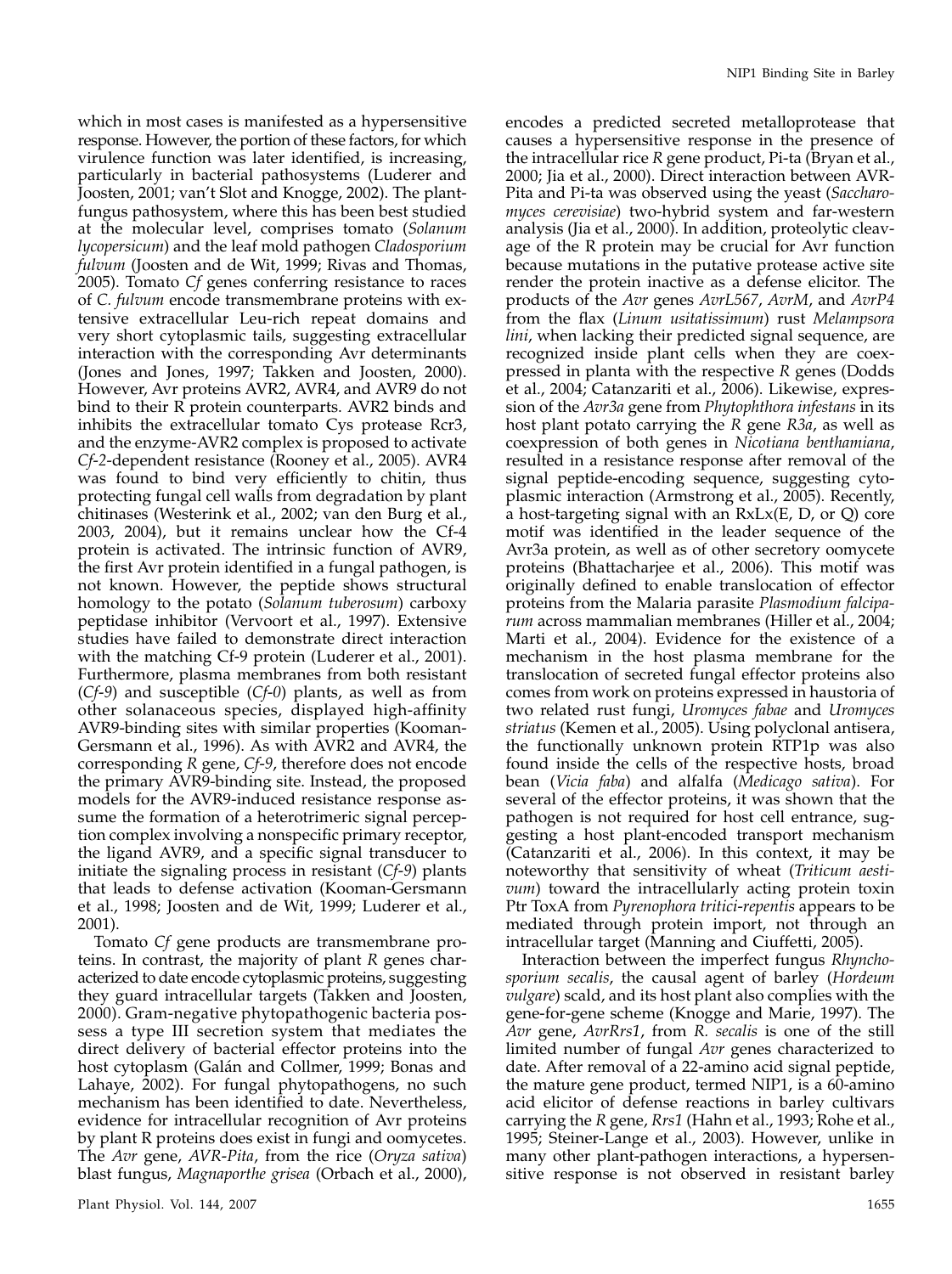(Lehnackers and Knogge, 1990). In addition to its role as an Avr determinant, NIP1 belongs to a small group of secreted toxic proteins, which cause scald-like lesions in a genotype-unspecific manner when they are injected into leaves of barley (Wevelsiep et al., 1991) and other cereal plant species, such as wheat, rye (Secale cereale), and oat (Avena sativa), but not of Arabidopsis (Arabidopsis thaliana; W. Knogge, unpublished data). Furthermore, at subnecrotic concentrations, NIP1 indirectly stimulates the plasma membrane-localized  $H^+$ -ATPase regardless of the plant R genotype (Wevelsiep et al., 1993; Fiegen and Knogge, 2002). Therefore, a virulence role of NIP1 has been proposed and targeted disruption of the NIP1 gene indeed slightly reduced fungal virulence on susceptible plants compared to the NIP1-expressing wild-type strain (Knogge and Marie, 1997).

R. secalis strains virulent on Rrs1 barley plants either lack the NIP1 gene or carry point mutations in the coding sequence that result in single amino acid alterations, which strongly reduce or abolish the biological activity of the gene product (Rohe et al., 1995). Comparison of the deduced amino acid sequences encoded by NIP1 alleles from more than 200 fungal isolates so far led to the classification of 18 NIP1 variants (Rohe et al., 1995; Schürch et al., 2004), two of which may not be expressed properly due to mutations in the start codon and in the acceptor splice site, respectively. Of the remaining 16 variants, four have been studied in more detail. NIP1 types I and II, which were found in  $>50\%$  of all NIP1-carrying fungal isolates (Schürch et al., 2004), are elicitor active on Rrs1 barley, with type II showing somewhat lower activity than type I. In contrast, types III and IV are drastically less active or inactive (Rohe et al., 1995; Fiegen and Knogge, 2002). Interestingly, the Rrs1 specific elicitor activity of these four NIP1 variants appears to correlate with their nonspecific toxic lesioninducing activity and  $H^+$ -ATPase stimulation in barley (Fiegen and Knogge, 2002). These observations strongly suggest that elicitor receptor (triggering resistance) and toxin receptor (conditioning disease) are identical.

Here we describe the presence of a single class of high-affinity NIP1-binding sites in microsomal membranes of resistant and susceptible barley and other cereal plant species. Comparison of the affinity of different NIP1 variants to the receptor with their capacities to elicit defense reactions and to stimulate  $H^+$ -ATPase suggests that both activities are mediated through a single receptor, but that receptor binding is not sufficient for the response.

#### RESULTS

#### Expression and Purification of NIP1 Variants

Expression and purification of NIP1 type I has been previously reported (Gierlich et al., 1999). cDNA encoding the type II protein was obtained by reverse transcription-PCR using RNA from R. secalis, isolate

AU1 (Rohe et al., 1995), as a template. Types II, III, and IV have three amino acid alterations in common that distinguish them from type I (Fig. 1). In addition, elicitor-inactive types III and IV are specified by the single amino acid alterations Ser-23  $\rightarrow$  Pro and Gly-45  $\rightarrow$  Arg, respectively (Rohe et al., 1995). These unique amino acids were introduced into the type I sequence by site-directed mutagenesis to yield proteins termed type III\* and type IV\*. All constructs were cloned into the pQE-30 expression vector (Qiagen) with a sequence encoding a factor Xa cleavage site 5' of the sequence coding for the mature NIP1, which allowed the removal of the His tag. All NIP1 variants were expressed in Escherichia coli purified from inclusion bodies and subsequently refolded (Gierlich et al., 1999). Purity and masses of the proteins were confirmed by matrix-assisted laser-desorption ionization (MALDI)-time of flight (TOF) yielding 6,433.66 D for type I, 6,508.0 D for type II, 6,442.60 D for type III\*, and 6,531.84 D for type IV\*.

## Elicitor and  $H^+$ -ATPase Stimulating Activities of NIP1 Variants

Infection of Rrs1 barley leaves ('Atlas 46') by avirulent isolates of R. secalis induces rapid and strong accumulation of mRNA encoding pathogenesis-related protein 5 (PR5). This response was also triggered upon application of purified or recombinant NIP1 type I to the leaf surface of Rrs1 barley, but not after application to rrs1 barley ('Atlas'; Hahn et al., 1993; Gierlich et al., 1999). Purified NIP1 type II induced the same Rrs1 specific PR5 mRNA accumulation, albeit with lower efficiency, whereas purified protein types III and IV were drastically less active or inactive as elicitors and H<sup>+</sup>-ATPase stimulators (Rohe et al., 1995; Fiegen and Knogge, 2002). Induction of PR5 mRNA accumulation was again used to characterize the elicitor activity of the different recombinant NIP1 variants. To detect any minor activity, a saturating concentration of 10  $\mu$ M of the recombinant proteins was used. Under these conditions, type III\* retained only very weak activity on 'Atlas  $46'$  (*Rrs1*), whereas type IV\* did not show any elicitor activity. In addition, both variants were inactive on 'Atlas' (rrs1; Fig. 2A). Therefore, the two independent mutations specifying type III and type IV, respectively, suffice to drastically reduce or even abolish elicitor activity. NIP1 types I and II exhibited similar

| π. |   |   |   |                                                                   |
|----|---|---|---|-------------------------------------------------------------------|
| Е  | o |   |   |                                                                   |
| Ŧ. |   |   | R |                                                                   |
|    |   | ъ |   |                                                                   |
|    |   |   |   |                                                                   |
|    |   |   | P | DRCRYTLCCDGALKAVSACLHESESCLVPGDCCRGKSRLTLCSYGEGGNGFQCPTGYRQC<br>R |

Figure 1. Primary sequence of the mature NIP1 type I and amino acid positions deviating from this sequence in types II to IV, III\*, and IV\*. Types I to IV are natural variants, whereas types  $III^*$  and IV\* were generated by targeted mutagenesis of the type I sequence.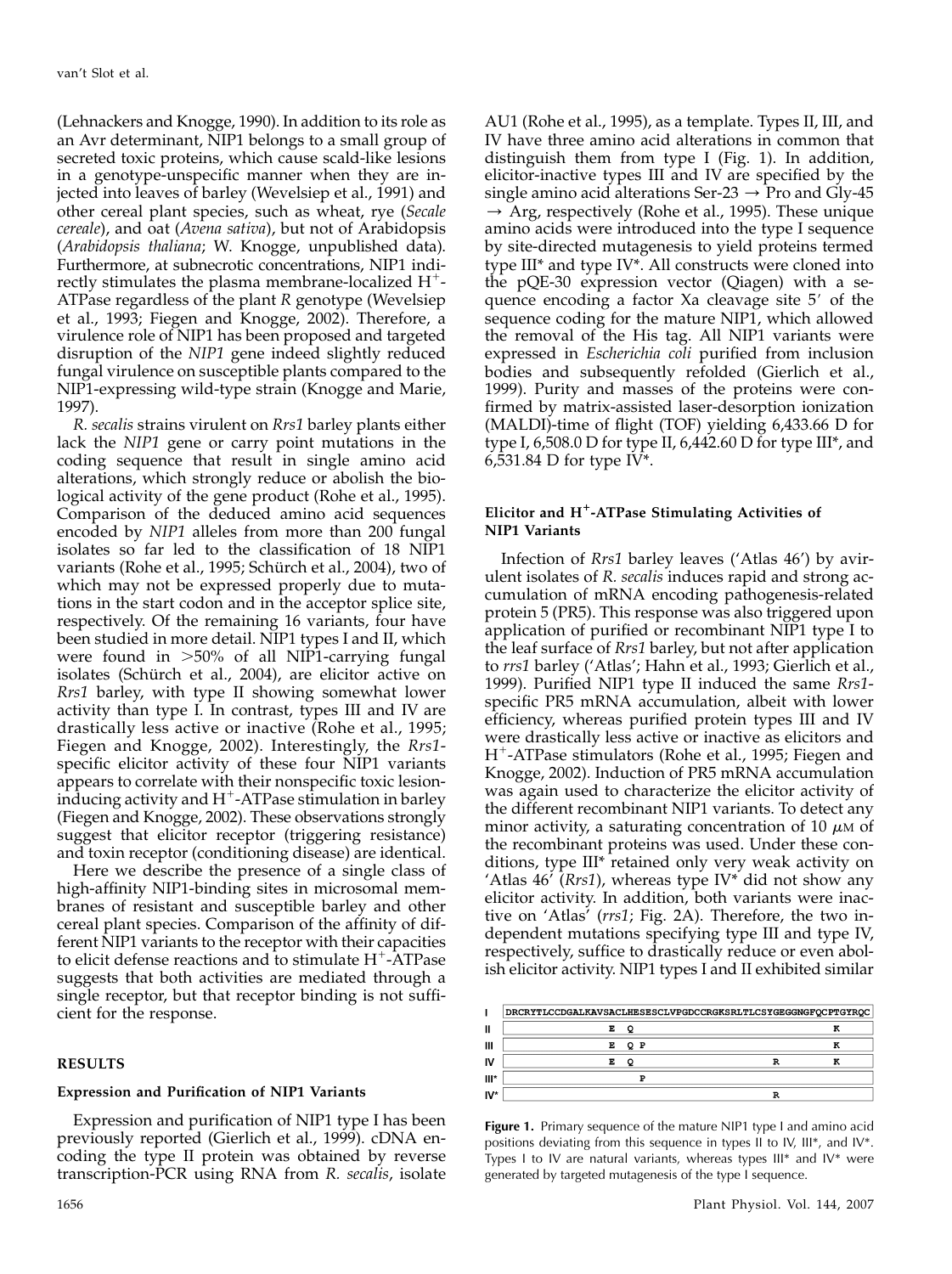Rrs1-specific elicitor activity. However, using lower protein concentrations revealed the difference in their elicitor activities on the Rrs1 cultivar (Fig. 2B). Based on phosphoimager-assisted quantification of northern hybridization results and nonlinear regression analysis (Fig. 2C),  $EC_{50}$  values of 0.22 and 2.14  $\mu$ M, respectively, were calculated for types I and II with similar maximal activities (Table I).

Types III and IV were also unable to stimulate the barley plasma membrane  $H^+$ -ATPase, suggesting that the effect on the membrane enzyme is mediated by the same receptor as elicitor activity (Fiegen and Knogge, 2002). When previous data on the stimulatory activity of types I and II (Wevelsiep et al., 1993; Fiegen and Knogge, 2002) were reevaluated, nonlinear regression analysis favored a sigmoidal rather than a hyperbolic concentration response curve, with type II displaying only approximately 65% of the maximal stimulation obtained with type I. In contrast to elicitor activity, similar  $EC_{50}$  values of 2.35 and 2.86  $\mu$ M were calculated for  $H^*$ -ATPase stimulation by types I and II, respectively (Fig. 2D; Table I).

### Iodination of NIP1

To study the binding of NIP1 to plant plasma membranes, protein was radioactively labeled with iodine-125  $(^{125}I)$ . The lactoperoxidase-Glc oxidase method was used, which directly labels the protein by substituting  $125$ I ortho to the hydroxyl group of Tyr phenolic rings (McFarthing, 1992). NIP1 contains three Tyr residues and, hence, six putative iodination sites that may give rise to mixtures of protein labeled at single or multiple sites. Therefore, the method was developed and optimized using nonradioactive <sup>127</sup>I. After iodination, several protein peaks were separated by reverse-phase (RP)-HPLC (data not shown). Analysis by MALDI-TOF mass spectroscopy revealed that noniodinated NIP1 (6,443 D) eluted first, followed by a monoiodinated protein form (6,563 D) in the second major fraction. In contrast, the third major fraction and the following minor fractions contained mixtures of mono- and disubstituted and di- and trisubstituted NIP1.

Monoiodinated NIP1 was tested for its biological activity in barley leaves. The position of  $^{127}I$  is not known. However, iodination did not significantly affect the capacity of NIP1 to induce lesion formation in rrs1 barley and PR5 mRNA accumulation in Rrs1 barley (data not shown). In addition, structure and activity of the iodinated elicitor were stable in solution for at least 3 d at room temperature. Using the optimized protocol for labeling and purification,  $^{125}$ I was commercially incorporated into NIP1 type I. This  $125$ I-NIP1 coeluted during RP-HPLC with the monoiodinated protein in fraction 2.

## Binding of 125I-NIP1 to Barley Microsomes

Binding of  $^{125}$ I-NIP1 to microsomal membranes from primary leaves of barley 'Atlas 46' (Rrs1) was inves-



Figure 2. NIP1-elicited PR5 mRNA accumulation and  $H^+$ -ATPase stimulation. A, RNA gel blot using RNA from primary leaves of barley 'Atlas 46' (Rrs1) and 'Atlas' (rrs1) 24 h posttreatment with NIP1. Leaves were either inoculated with spores of the NIP1 type I-expressing fungal isolate UK7 (F) or treated with 10  $\mu$ L of a NIP1 solution containing 25  $\mu$ M NIP1 type I, II, III\*, IV\*, respectively, in 0.05% Tween 20. As a control (C), leaves were treated with 10  $\mu$ L of 0.05% Tween 20. B, RNA gel blot using RNA from primary leaves of barley 'Atlas 46' 24 h posttreatment with 10  $\mu$ L of NIP1 type I (I) or type II (II) solutions containing increasing protein concentrations (1, 0.77  $\mu$ M; 2, 1.55  $\mu$ M; 3, 2.34  $\mu$ M). Nonlinear regression analysis (C) of a representative RNA gel blot after phosphoimager-assisted quantification and of  $H^+$ -ATPase stimulation (D; mean values from Wevelsiep et al., 1991, 1993). Type I,  $\blacksquare$ ; type II,  $\blacktriangle$ .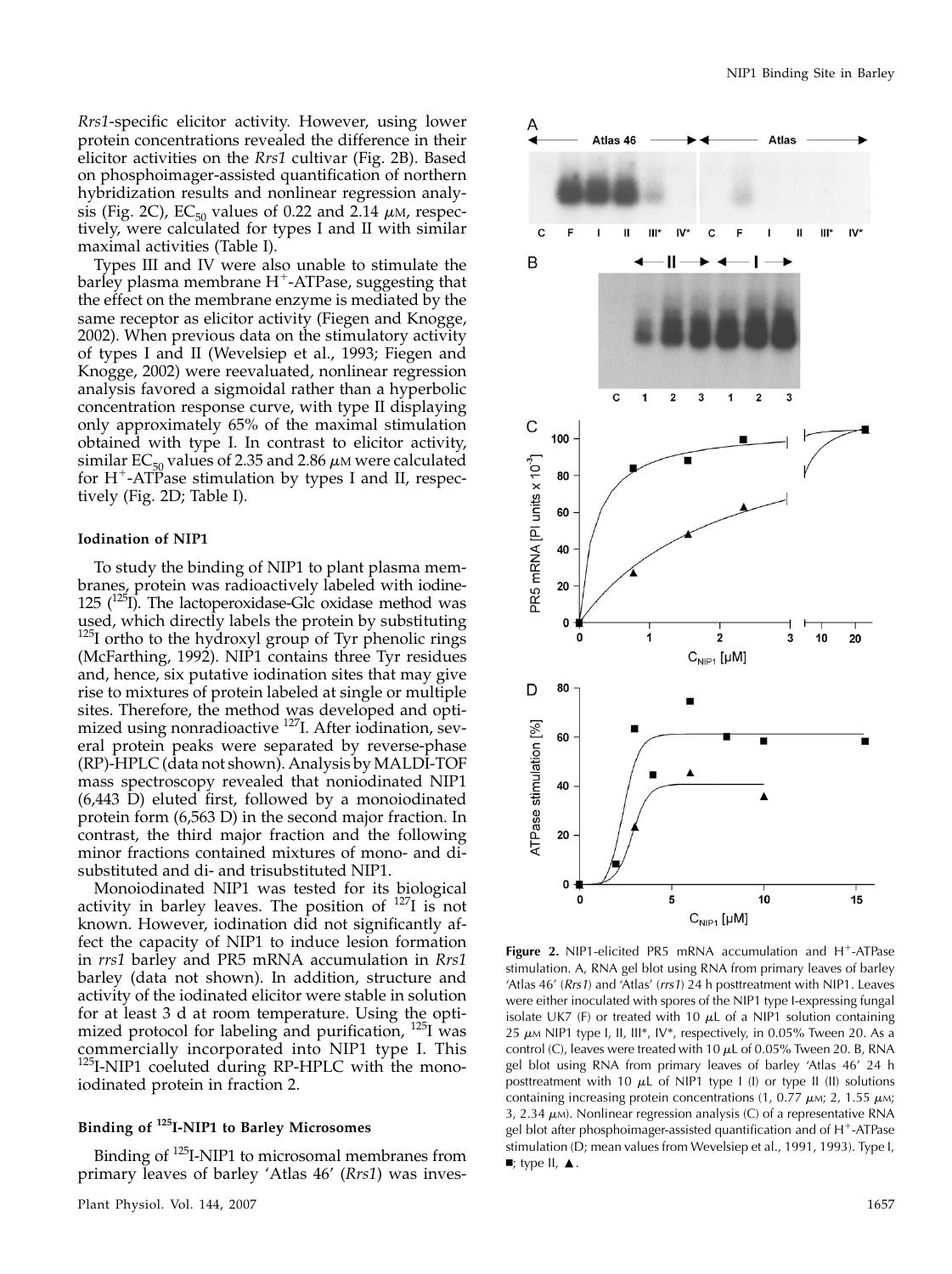| NIP1 Type | Binding                          | $H^+$ -ATPase Stimulation |                    |                  |                  | <b>Elicitor Activity</b> |                    |                             |                  |                  |
|-----------|----------------------------------|---------------------------|--------------------|------------------|------------------|--------------------------|--------------------|-----------------------------|------------------|------------------|
|           | $K_{\rm d}$ , $K_{\rm i}$        | Ratio <sup>a</sup>        | $EC_{50}$          | $E_{\text{max}}$ | IRA <sup>c</sup> | IRE <sup>d</sup>         | $EC_{50}$          | $E_{\text{max}}^{\text{D}}$ | IRA <sup>c</sup> | IRE <sup>d</sup> |
|           | <b>n</b> <sub>M</sub>            |                           | $\mu$ <sub>M</sub> | $\%$             |                  |                          | $\mu$ <sub>M</sub> | PI Units                    |                  |                  |
|           | $5.6^\mathrm{e}$                 |                           | 2.35               | 61.2             | 1.82             |                          | 0.22               | $1.06 \times 10^{5}$        | 8.94             |                  |
|           | 734'                             | 130                       | 2.86               | 40.9             |                  | 72.0                     | 2.14               | $1.15 \times 10^{5}$        |                  | 14.7             |
| Ш         | Approximately 730 <sup>f,g</sup> |                           |                    |                  |                  |                          |                    |                             |                  |                  |
| IV        | Approximately 730 <sup>t,g</sup> |                           |                    |                  |                  |                          |                    |                             |                  |                  |
| $III*$    | $13.7^{\circ}$                   |                           |                    |                  |                  |                          |                    |                             |                  |                  |
| $IV^*$    | $6.8^{\dagger}$                  |                           |                    |                  |                  |                          |                    |                             |                  |                  |

 $K_i$  type II/ $K_d$  type I.  $b$ Maximal response: stimulation of the H<sup>+</sup>-ATPase (% of unstimulated activity), PR5 mRNA accumulation (phosphoimager  $[PI]$  units). <sup>c</sup>Intrinsic relative activity. [PI] units). <sup>C</sup>Intrinsic relative activity. <sup>d</sup>Intrinsic relative efficacy:intrinsic efficacy (*e*) of type II expressed relative to that of type I. <sup>e</sup>K<sub>d</sub>.  ${}^{\mathsf{r}}\mathcal{K}$  . . <sup>g</sup>Expected.

tigated at room temperature. A vacuum filtration technique was used to separate free from bound ligand to decrease the loss of bound radioactivity caused by rapid dissociation of the receptor-ligand complex. Highest binding activity was found between pH 6 and pH 7.5, whereas the optimum temperature was around 21°C. At 37°C, rapid and irreversible precipitation of the microsomes occurred independent of the presence of NIP1. Specific binding of <sup>125</sup>I-NIP1 to barley microsomes represented about 60% of total binding at an initial ligand concentration of 250 pM. Less than 5% of the initially applied ligand became bound to microsomal membranes, reducing the possibility that ligand depletion interfered with the characterization of the NIP1-binding site. The amount of specifically bound radioactive ligand increased linearly with increasing amounts of membrane protein ranging from 30 to 200  $\mu$ g of protein in the standard assay (data not shown).

To localize the specific binding site, binding assays were performed using 125 pM<sup>125</sup>I-NIP1 and plasma membrane vesicles prepared by phase partitioning from leaves of barley 'Atlas 46' (Kjellbom and Larsson, 1984; Wevelsiep et al., 1993) as well as microsomes obtained from epidermis tissue mechanically peeled off 'Atlas 46' primary leaves. Per milligram of membrane protein, the plasma membrane vesicles bound a 2-fold higher amount of radiolabeled ligand compared to microsomal membranes. Similarly, epidermis-derived microsomes showed more than 4-fold higher binding compared to whole-leaf microsomes (data not shown). These results suggest that the binding site may be localized on the plasma membrane, in particular of epidermis cells. This would agree with the previous observation that right-side-out orientation is required for ATPase stimulation by NIP1 (Wevelsiep et al., 1993). Nevertheless, all further experiments were performed with microsomal membranes from whole leaves.

## Characterization of the NIP1-Binding Site in Barley

Analysis of elicitor-binding kinetics demonstrated that, before equilibrium is reached, at  $125$  pM  $^{125}$ I-NIP1 association is faster than dissociation. Half-maximal binding was achieved within 15 min after addition of the ligand and equilibrium between association and dissociation was reached after about 60 min (Fig. 3A). Nonspecific binding only slightly increased during this time. Addition of a 1,000-fold molar excess of unlabeled NIP1 at  $t = 60$  min initiated the dissociation of bound radioactive NIP1 with a dissociation rate constant ( $K_{\text{off}}$ ) of 3.3  $\times$  10<sup>-3</sup>/s and a half-life of approximately  $3.5$  h, demonstrating that binding of  $125$ I-NIP1 to barley microsomes is a reversible process. However, about 25% of the bound ligand was not displaced after 60 min, indicating a stable receptor-ligand complex or incomplete reversibility of binding.

To obtain further information on the nature of the binding site and to test whether NIP1-binding correlates with the presence of the R gene, Rrs1, saturationbinding experiments were performed. Microsomal membranes from the resistant and the susceptible barley 'Atlas 46' (Rrs1) and 'Atlas' (rrs1), respectively, were incubated with increasing amounts of 125I-NIP1. No significant difference between the binding curves was observed regardless of the origin of the membranes and a saturation state was achieved at a ligand concentration of approximately 60 nM (Fig. 3, B and C). Using the combined binding data, the dissociation constant  $K_d$  was determined by nonlinear regression to be 5.6  $nM$  ( $SE = 1.0$  nM). A linear display of the data in a Scatchard plot (Fig. 3D) suggests a single class of NIP1 binding sites, whose concentration was calculated to be 255 fmol ( $SE = 15$  fmol) per milligram of microsomal membrane protein.

Equilibrium competition-binding experiments were performed and  $K<sub>i</sub>$  values calculated to compare the affinity of the binding site to different competitors. Competition of both nonradioactive <sup>127</sup>I-NIP1 (data not shown) and noniodinated NIP1 (Fig. 4A) with 125  $pM$ <sup>125</sup>I-NIP1 yielded very similar  $\overline{K}_i$  values. This indicated that iodination does not affect the binding properties of NIP1, thus allowing the use of noniodinated NIP1 as a competitor in binding assays. In contrast, 2-mercaptoethanol-reduced HPLC-purified NIP1 did not compete for binding at a concentration of  $1 \mu$ M (data not shown). This is in agreement with the observation that reduction of NIP1 abolishes its elicitor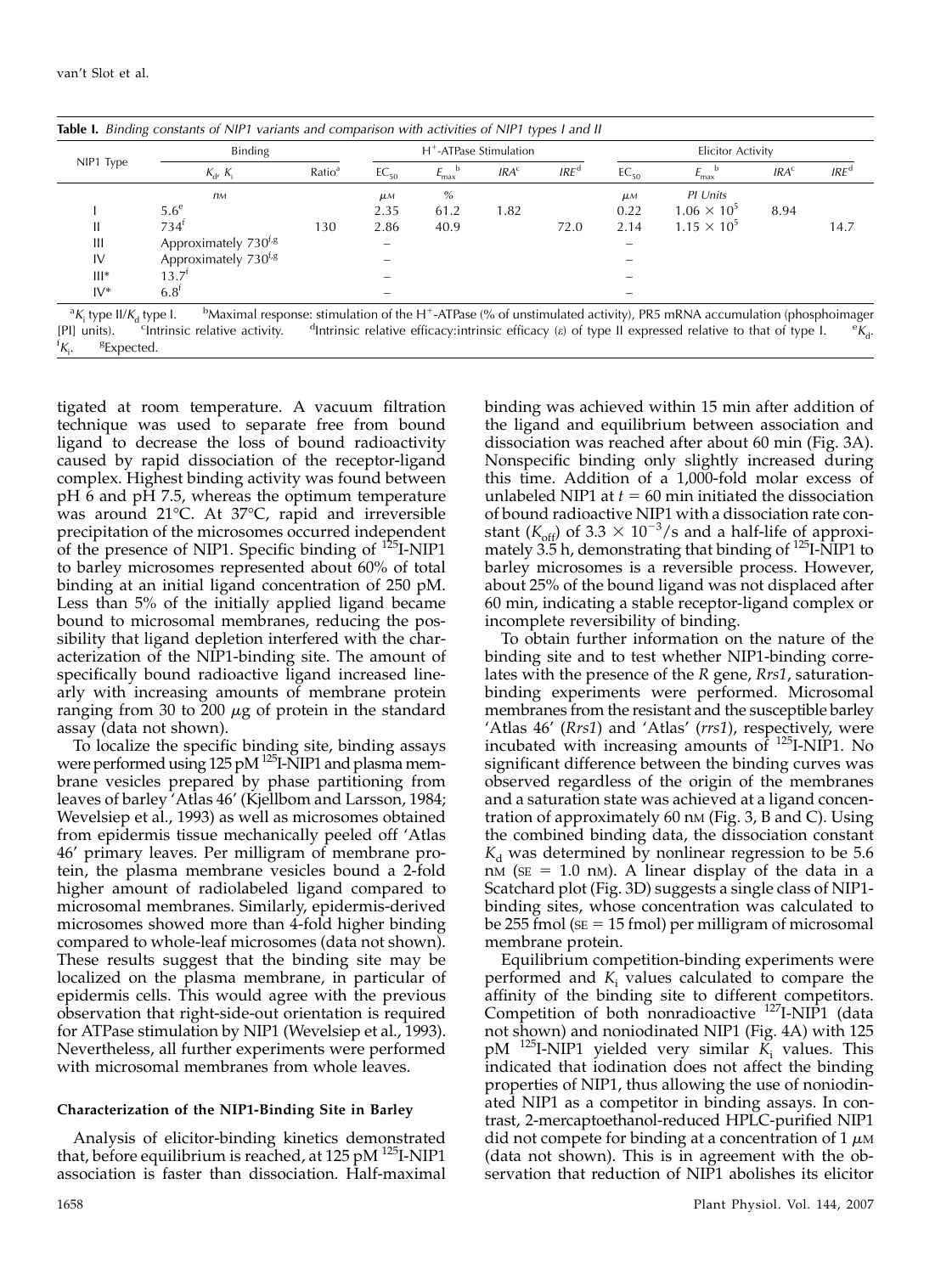activity. The Hill slope of the competition curve was determined to be  $-1.03$ , again indicating a single class of binding sites.

#### NIP1 Types as Competitors in Binding Experiments

Equilibrium competition-binding experiments were also performed using the naturally occurring NIP1 type II and the two mutant proteins types III\* and IV\* (Fig. 4, B–D). The elicitor-active protein type II has a  $K_i$ of 734 nm, a value 130-fold higher than the  $K_d$  of type I (Fig. 4E; Table I). In contrast, with  $K_i$  values of 13.7 and 6.6 nM, respectively, both inactive mutant protein types  $III^*$  and  $IV^*$  have affinities for the NIP1-binding site resembling that of type I (Fig. 4F). Very similar results were obtained with microsomes from the susceptible barley 'Atlas' and from barley plants heterozygous for the Rrs1 locus (data not shown). Types III and IV were not used in competition experiments. However, from their structural similarity to type II, their  $K_i$  values can be expected to be close to the  $K<sub>i</sub>$  of type II (approximately 730 nM).

## Comparison of the Relative Efficacies of the NIP1 Variants

The affinity of type I to the binding site by far exceeds that of type II, whereas their  $EC_{50}$  values for elicitor activity differ only by a factor of 10 with similar maximal PR5 mRNA accumulation  $(E_{\text{max}})$ . In the other functional assay of NIP1, stimulation of the barley plasma membrane H<sup>+</sup>-ATPase, similar EC<sub>50</sub> values were obtained for types I and II. However, in contrast to elicitor activity, the two variants differ in their maximal activities. Therefore, the structural differences between types I and II appear to affect affinity and efficacy in an opposing way. Calculation of the intrinsic activities and estimation of the intrinsic efficacies relative to each other using  $EC_{50}$ ,  $E_{\text{max}}$ , and equilibrium dissociation constants  $(K_d, K_i)$  provides a means to quantitatively compare and assess the contribution of the efficacy factor to activity (Table I; Ehlert et al., 1999). The results reveal that both as  $H^+$ -ATPase stimulator and even more distinct as elicitor type I shows a higher intrinsic activity (IRA) relative to type II. When the greatly differing equilibrium dissociation constants are taken into account, however, the relationship is reversed, with type II displaying a substantially higher *intrinsic efficacy* (IRE) relative to type I in both responses.

## Binding of NIP1 to Microsomes from Other Cereal Plant Species

NIP1 is a genotype-unspecific toxin inducing scaldlike lesions in other cereal plant species including nonhosts, such as wheat (Wevelsiep et al., 1993). Therefore, microsomal membranes were also isolated from wheat, rye, oat, and maize (Zea mays), as well as from Arabidopsis. Equilibrium competition-binding exper-

iments revealed the presence of a NIP1-binding site in microsomes from all tested monocotyledonous species with  $K<sub>i</sub>$  values in a narrow window of ligand concentration ranging from 50% (rye) to 290% (maize) of that of barley (Fig. 5). The concentration of binding sites per milligram of microsomal protein varied in the different species (wheat, 220 fmol; rye, 150 fmol; oat, 110 fmol; maize, 40 fmol). In contrast, under the conditions applied, NIP1 did not show any affinity for microsomes from the dicotyledonous species Arabidopsis (Fig. 5).

#### DISCUSSION

## Fungal Effector Protein NIP1 Interacts with a Single Class of High-Affinity Binding Sites

The small secreted effector protein NIP1 from the barley pathogen R. secalis has dual functions. It is a potential virulence factor as reflected by its necrosis induction in leaves of barley and of other cereals and its stimulation of the plasma membrane-localized  $H^+$ -ATPase, both regardless of the plant R genotype (Wevelsiep et al., 1991, 1993). Additional evidence for this role was provided by a NIP1 gene replacement mutant that exhibited a slightly weaker virulence phenotype producing reduced and delayed lesions on barley leaves compared to the wild-type strain (Knogge and Marie, 1997). In addition, however, NIP1 is an Avr factor triggering defense reactions specifically in barley plants carrying R gene Rrs1, but not in rrs1 plants (Hahn et al., 1993; Rohe et al., 1995; Steiner-Lange et al., 2003). These opposing functions prompted the question as to how the protein is perceived by the plant (Knogge, 1996). Different activities may result from NIP1 binding to two separate receptors on the host membrane. Alternatively, a single receptor may mediate both functions of the protein. In this case, the Rrs1 gene may not encode the NIP1 receptor, but rather an additional factor located downstream of binding in the signaling pathway. The data presented in this article demonstrate the presence of a single class of high-affinity NIP1-binding sites for which all four NIP1 variants compete. In conjunction with the observation that amino acid alterations that affect the  $H^+$ -ATPase-stimulating and necrosis-inducing activity of NIP1 also influence its elicitor activity (Rohe et al., 1995; Fiegen and Knogge, 2002), this finding suggests that a single membrane-localized target molecule is involved in both triggering resistance and mediating virulence.

Binding of various elicitors, in particular of MAMPs/ PAMPs, to plasma membrane-localized receptors of several plants has been studied. For instance, a 13 amino acid elicitor peptide (Pep-13), a surface-exposed fragment of a  $Ca^{2+}$ -dependent cell wall transglutaminase from Phytophthora sojae (Brunner et al., 2002), binds to its receptor on parsley (Petroselinum crispum) plasma membranes with a  $K_d$  of 2.4 nm (Nürnberger et al.,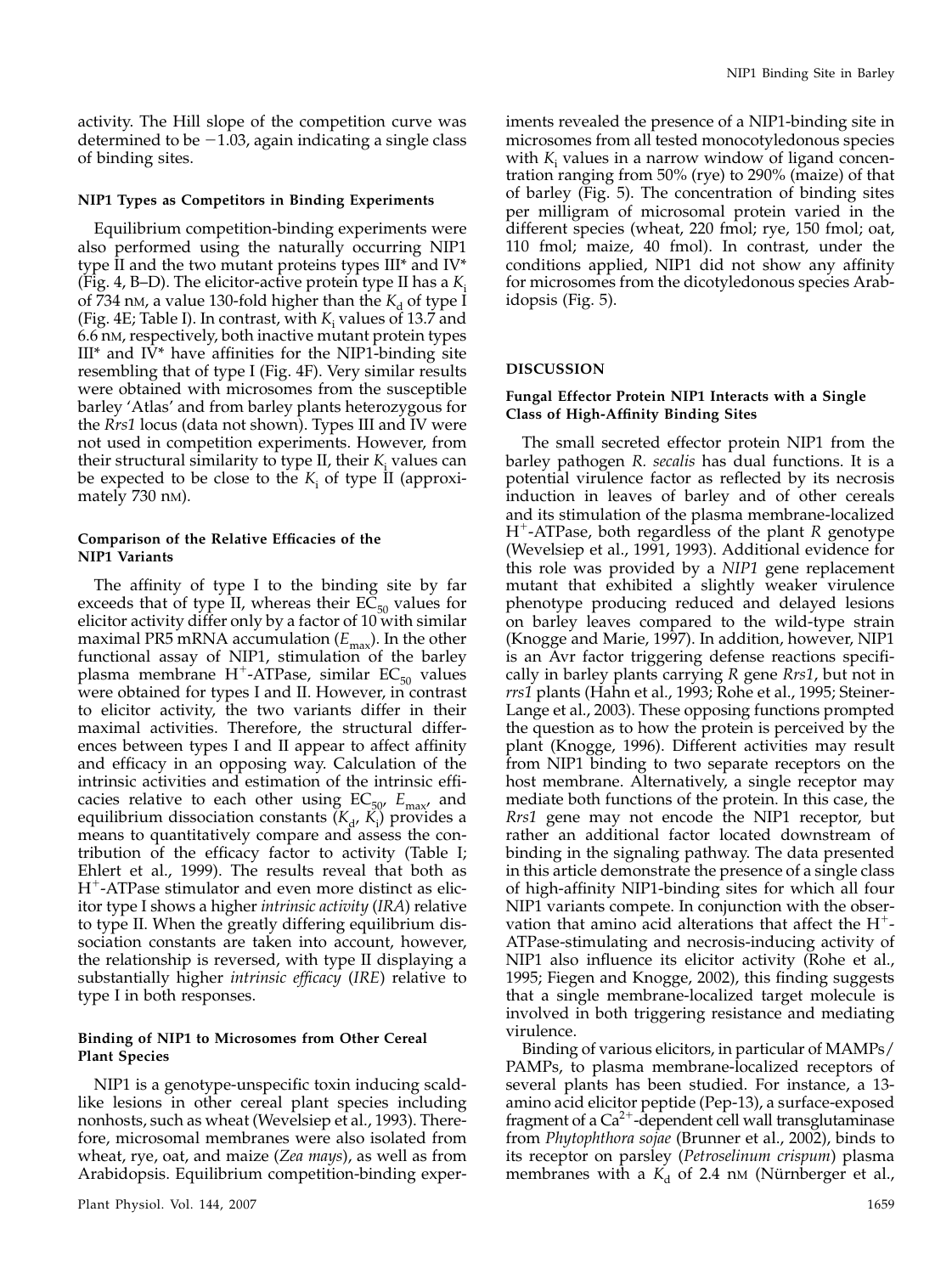

Figure 3. Binding of the <sup>125</sup>I-NIP1 ligand to barley microsomal membranes is saturable and of high affinity. A, Time courses of specific ligand binding to barley membranes and displacement by unlabeled NIP1. Assays were initiated by the addition of 125 pM  $^{125}$ I-NIP1 to barley microsomes (50  $\mu$ g membrane protein). Total binding ( $\bullet$ ),

1994). For elicitins, another class of secreted Phytophthora proteins triggering defense reactions in tobacco (Nicotiana tabacum),  $K_d$  values between 2 and 13.5 nm have been reported (Wendehenne et al., 1995; Bourque et al., 1998). For one of the most active bacterial elicitors, flg22, a 22-amino acid flagellin-derived peptide, a  $K_d$  value of 1 to 2 nm was estimated for binding to tomato membranes (Meindl et al., 2000). Recently, it was demonstrated that flg22 in Arabidopsis is bound by FLS2, a transmembrane receptor-like kinase with an extracellular Leu-rich repeat domain (Gomez-Gomez and Boller, 2000; Chinchilla et al., 2006). Of saccharide elicitors, a hepta- $\beta$ -glucoside from cell walls of P. sojae displayed a low  $\breve{K}_d$  (0.75 nm) for binding to soybean (Glycine max) membranes (Cheong and Hahn, 1991). A  $\beta$ -glucan-binding protein was identified (Umemoto et al., 1997; Mithöfer et al., 2000) that contains a  $1,3$ - $\beta$ -glucanase domain releasing oligoglucoside fragments that constitute ligands for the high-affinity binding domain (Fliegmann et al., 2004). Furthermore, chitin perception has been studied in several plants. A  $K_d$  of 23 nm was described for the binding of a chitin fragment with a degree of polymerization (DP) of 5 to tomato membranes (Baureithel et al., 1994), whereas for membranes from soybean cell cultures and root tissues,  $K_d$  values between 35 and 75 nm were reported for two chitin ligands ( $DP = 5$  and DP = 8; Day et al., 2001) and a  $K_d$  of 29 nm for rice membranes (Shibuya et al., 1996). In rice cells, a transmembrane chitin oligosaccharide elicitor-binding protein was isolated that carries two extracellular LysM motifs (Kaku et al., 2006). These latter motifs also occur in Ser-Thr receptor kinases involved in specific recognition of nod factors (Radutoiu et al., 2003; Knogge and Scheel, 2006). Very low  $K_d$  values of 0.07 and 0.05 nm, respectively, were described for the Avr gene products AVR9 and AVR4 from the tomato pathogen C. fulvum (Kooman-Gersmann et al., 1996). Whereas the plantbinding site for AVR9 remains to be characterized, AVR4 was shown to bind to fungus-derived nonproteinaceous components (Westerink et al., 2002) and with lower affinity to chitin fragments (DP = 6;  $K_d$  = 6.3  $\mu$ M; van den Burg et al., 2004). However, in both cases, it remains unclear how plant defense is activated. The  $K_d$  of 5.6 nm that was determined for NIP1

nonspecific binding  $(\triangle)$ , and binding after displacement of bound  $125$ I-NIP1 by unlabeled NIP1 initiated 60 min after addition of the radioligand  $(O)$  were assayed at the times indicated. To determine specific binding  $(\triangle)$ , nonspecific binding was subtracted from total binding. Nonspecific binding and displacement of bound <sup>125</sup>I-NIP1 were determined in the presence of 125 nm unlabeled NIP1. Data points represent the averages of three independent experiments with comparable results. B, Specific binding of  $^{125}$ I-NIP1 to microsomal membranes from barley 'Atlas 46'  $(\blacksquare)$  and 'Atlas'  $(\square)$ , using increasing amounts of radioligand. C, Specific binding of  $^{125}$ I-NIP1 to barley microsomal membranes, using increasing amounts of radioligand. Symbols as in A. D, Scatchard plot displaying the specific binding data derived from C.  $K_d$  (5.6 nm) and number of binding sites (255 fmol  $\times$  mg<sup>-1</sup> microsomal protein) were determined by nonlinear regression.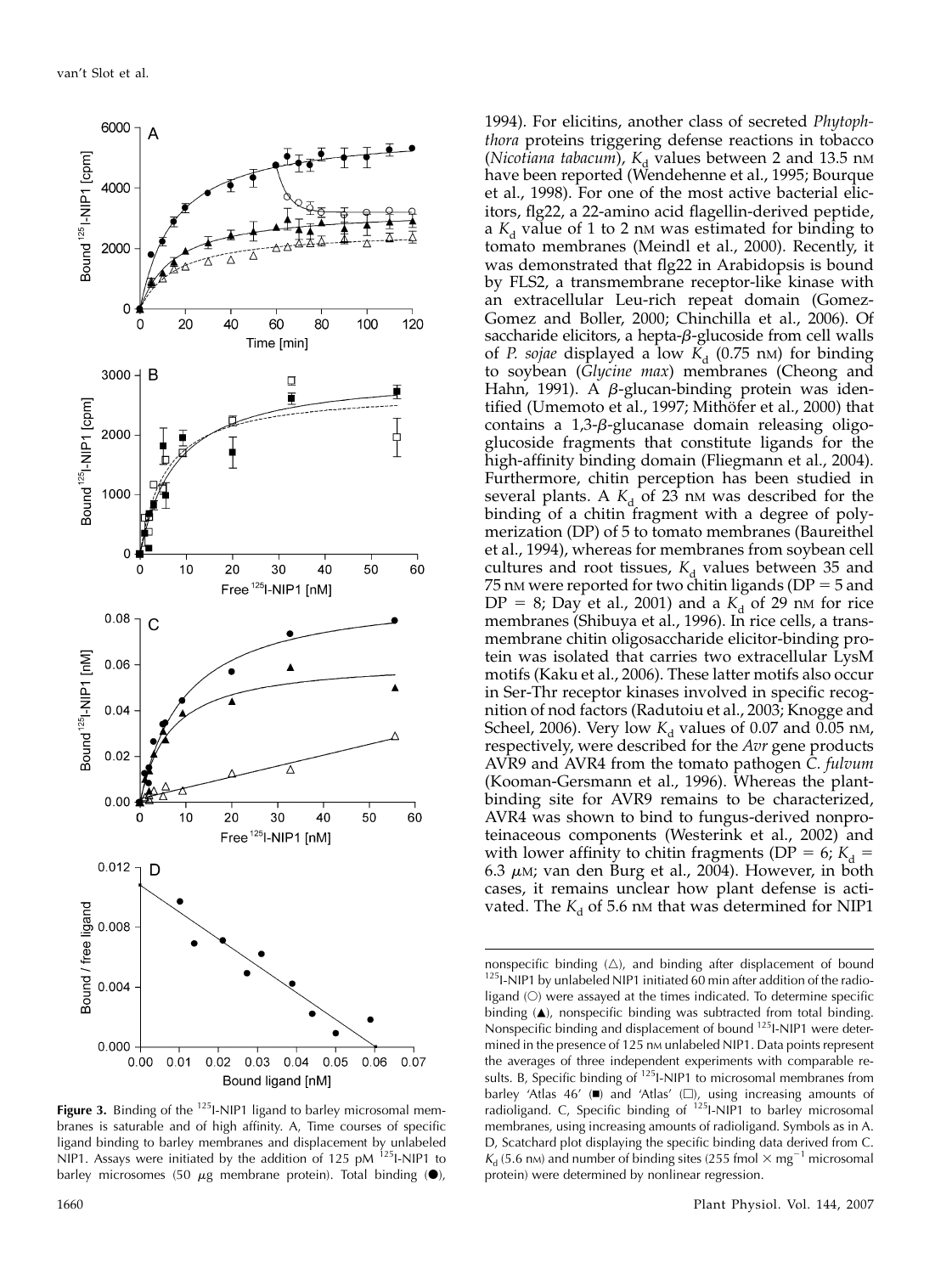

Figure 4. Competition for <sup>125</sup>I-NIP1 binding to barley microsomal membranes with different variants of unlabeled NIP1 as competitors. A, Type I. B, Type II. C, Type III\*. D, Type IV\*. All samples were taken from the same experiment. All data points represent the average of three independent measurements. E and F show normalized competition curves for type I (O) and type II  $(\blacklozenge,$  compare with A and B) and for type I (O), type III\* ( $\blacktriangle$ ), and type IV\* ( $\blacktriangleright$ ; compare with A, C, and D), respectively. For transparency reasons, the error bars are not shown in E and F.

type I is within the range of most elicitor-receptor systems analyzed to date. In contrast, the  $K_i$  of NIP1 type II was calculated to be 734 nm, a value substantially higher than most published data. The type II protein therefore displays much lower affinity to the binding site than NIP1 type I.

Half-maximal binding of type I and type II is reflected by their  $K_d$  and  $K_i$  values. The concentrations required for half-maximal response induced by type II exceed its  $K_i$  by a factor of only 3 to 4. In contrast, substantially higher concentrations of type I relative to its  $K_d$  are needed for half-maximal elicitor activity (approximately  $40\times$ ) and H<sup>+</sup>-ATPase stimulation (approximately  $400\times$ ). Similar apparent discrepancies between binding and response have also been described for other receptor-ligand interactions. For the fungal phytotoxin fusicoccin, a concentration 100-fold

higher than the  $K_d$  of 1 nm was necessary to stimulate the plant plasma membrane  $H^+$ -ATPase (Basel et al., 1994). An even larger difference (approximately 4,000 fold) between  $K_d$  value and the minimal elicitor concentration required for inducing a hypersensitive response in tomato leaves was described for the AVR9 elicitor from C. fulvum (Kooman-Gersmann et al., 1996). However, the quantitative comparison of affinities and activities needs to be interpreted with caution. First, different types of assays were used. In binding studies, the direct molecular interaction between NIP1 and its microsomal-binding site is quantified. In contrast,  $EC_{50}$  values result from indirect functional assays in which ligand-receptor interaction, at least in defense activation, initiates a multifactor signaling process that eventually leads to the downstream response. Second, binding conditions, such as ionic strength and pH that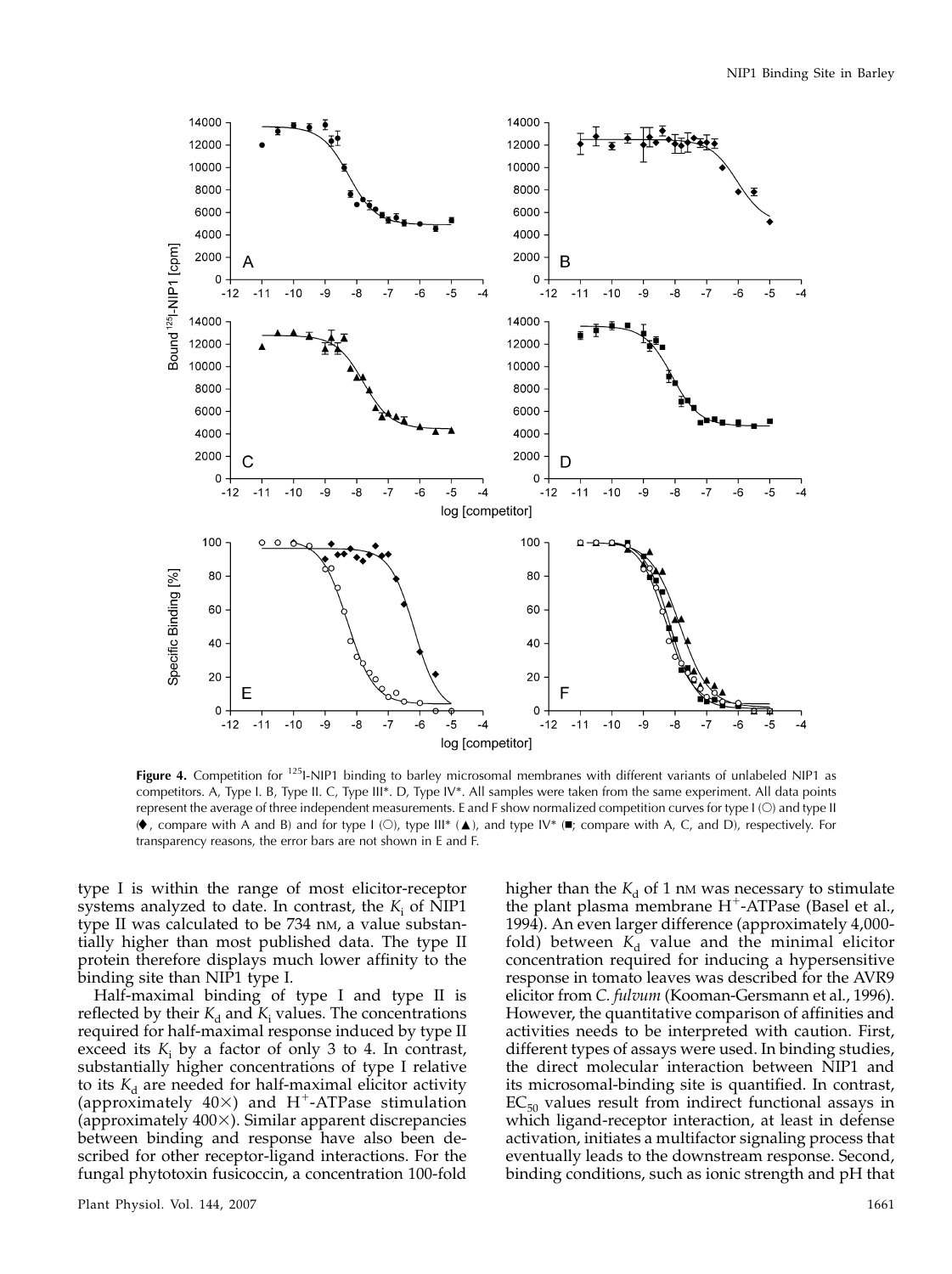were optimized for in vitro assays, may differ from those in the plant apoplast. Third, the observed differences may be due to inherent properties of the different NIP1 types (see below). Fourth, binding and response may not show a one-to-one relationship. This was shown for flagellin binding and flagellin-induced extracellular alkalinization, where the full response occurred already when only a fraction of the receptor was occupied (Meindl et al., 2000). In addition, although the ligand is applied to the leaf surface in a known concentration, its effective concentration at the receptor sites inside the leaf cannot be determined, but can be expected to be lower. Nevertheless, binding of NIP1 types I and II to the microsomal-binding site correlates with their efficacies as elicitor, at least at low concentrations, and as  $H^+$ -ATPase stimulators. This provides good evidence that the binding site is relevant for biological activity.

## The NIP1-Binding Site Is Present in Barley and Other Cereal Species

The apparent concentration of NIP1-binding sites in barley microsomal preparations of 255 fmol  $\times$  mg<sup>-1</sup> of microsomal protein is in the same order of magnitude as described for other elicitor-binding sites in plants. For the Pep-13 elicitor from *P. sojae*, 88 fmol  $\times$  mg<sup>-1</sup> were found in parsley cells (Nürnberger et al., 1994), for different elicitins in tobacco, 234 to 403 fmol  $\times$  $mg^{-1}$  (Bourque et al., 1998), for the hepta- $\beta$ -glucoside from *P. sojae* in soybean cells, 1.2 pmol  $\times$  mg<sup>-1</sup> (Cheong and Hahn, 1991; Cosio et al., 1998), for chitin fragments in tomato, 2.45 pmol  $\times$  mg<sup>-1</sup> (Baureithel et al., 1994), and for soybean cells and roots, 7.6 to 12.2 pmol  $\times$  mg<sup>-1</sup>(Day et al., 2001). In comparison, the number of binding sites for the AVR9 elicitor from *C. fulvum* on tomato membranes is 800 fmol  $\times$  mg<sup>-1</sup> (Kooman-Gersmann et al., 1996).

The presence of a NIP1-binding site in microsomes from barley, regardless of the R genotype, as well as from rye, oat, wheat, and maize, the latter three being nonhosts of R. secalis, but not from Arabidopsis, correlates with the toxic effect of NIP1 on leaves of these plants (Wevelsiep et al., 1991, 1993). In addition, their similar binding characteristics indicate that the binding sites in those crops may be related. This suggests that the binding site represents the virulence target of NIP1, which appears to be common in cereals. Similar results were obtained with the AVR9 elicitor from C. fulvum, for which binding sites are also present in plasma membranes from resistant (Cf-9) and susceptible (Cf-0) tomato genotypes, as well as from other solanaceous species (Kooman-Gersmann et al., 1996).

#### Binding of NIP1 to Barley Membranes Is Not Sufficient to Trigger the Responses

Two single amino acid alterations, Ser-23  $\rightarrow$  Pro in NIP1 type III and Gly-45  $\rightarrow$  Arg in NIP1 type IV are sufficient to render NIP1 nontoxic and inactive as an



Figure 5. A, NIP1-binding site in different cereals. Equilibrium competition-binding experiments were carried out using microsomal membranes from barley ( $\bullet$ ), wheat ( $\bullet$ ), rye ( $\triangle$ ), oat ( $\bullet$ ), maize ( $\diamondsuit$ ), and Arabidopsis  $(O)$ . B, Normalized competition data with the dotted lines showing the competition curves for rye with the lowest and maize with the highest IC<sub>50</sub> value, whereas the solid line represents barley. For transparency reasons, error bars are not shown.

 $H^+$ -ATPase stimulator and elicitor (Rohe et al., 1995; Fiegen and Knogge, 2002). However, the inactive mutant protein types III\* and IV\* still compete efficiently for the NIP1-binding site, displaying  $K_i$  values that are close to the  $K_d$  of the active NIP1 type I. In contrast, NIP1 type II, differing in three amino acid positions from type I, is a much weaker competitor of type I in competitive-binding experiments. However, despite its relatively low affinity compared to type I, type II is capable of efficiently inducing the synthesis of PR5 mRNA when applied to Rrs1 barley leaves (Rohe et al., 1995; Fiegen and Knogge, 2002). In addition, isolates of R. secalis carrying the type II-encoding NIP1 allele are avirulent on Rrs1 plants. Furthermore, type II has  $H^+$ -ATPase-stimulating activity. In contrast, type III, type III\*, type IV, and type IV\* are all inactive as elicitors and fail to stimulate  $H^+$ -ATPase activity (Fiegen and Knogge, 2002). Furthermore,  $K<sub>i</sub>$  values similar to that of type II can be expected for the native NIP1 variants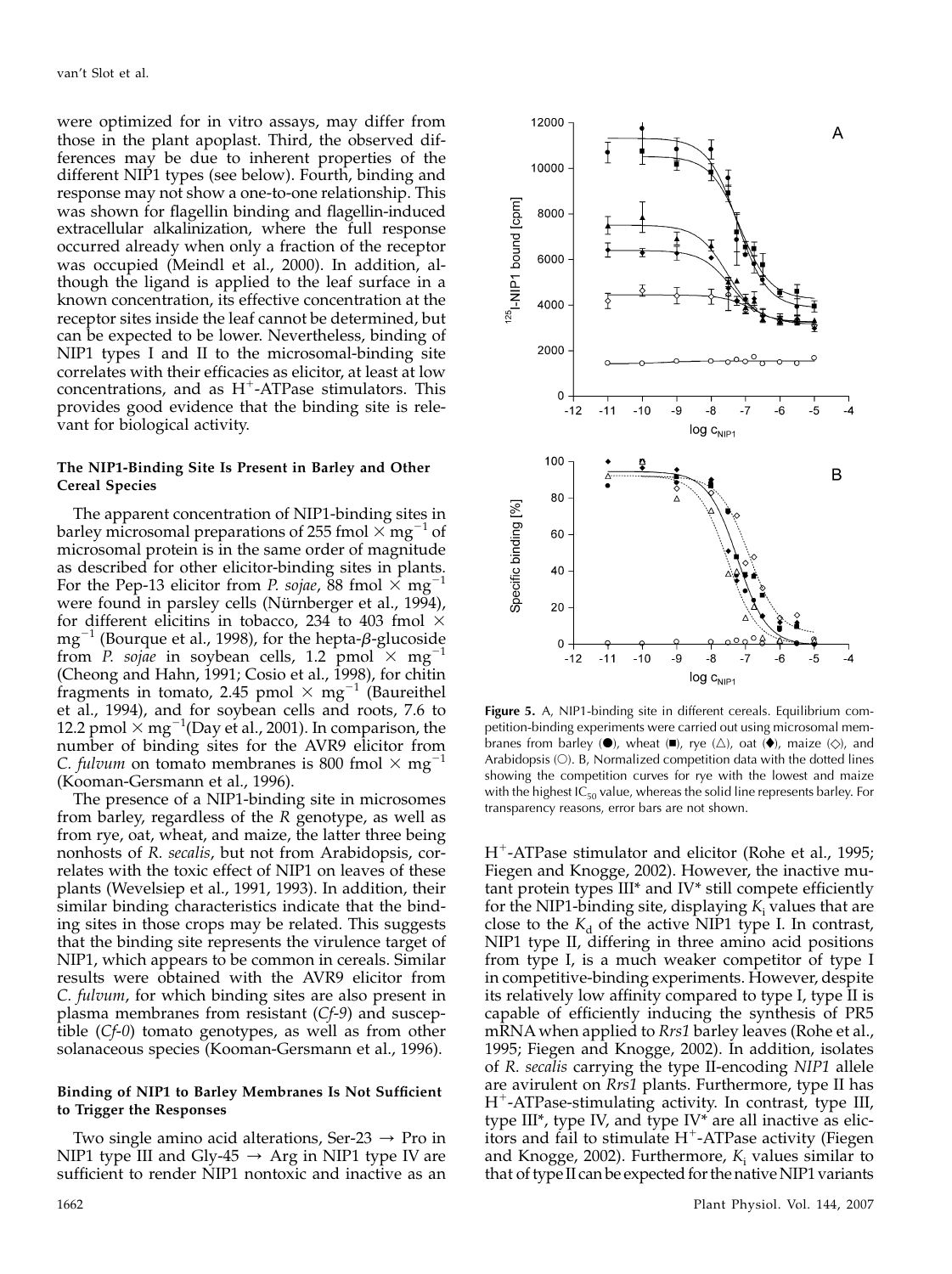type III and type IV, which also contain the three type IIspecific amino acids. These results suggest that the affinity of NIP1 variants to the binding site is not proportional to its capacity to trigger the responses. The sigmoidal concentration-response curves for  $H^+$ -ATPase stimulation indicate that the as-yet-unknown mechanism of  $H^+$ -ATPase stimulation differs from the induction of PR protein biosynthesis, which yielded hyperbolic concentration-response curves. In particular, some kind of cooperativity appears to be involved in translating NIP1 binding into the stimulatory response.

Structural differences between types I and II appear to affect both affinity and activity, albeit in an opposing way. Type I is characterized by a substantially higher affinity to the binding sites than type II. This is, however, only partly reflected at the activity level, where the  $EC_{50}$  value of type I for elicitor activity exceeds that of type II only by a relatively low factor, whereas the  $E\acute{C}_{50}$  values for H<sup>+</sup>-ATPase are very similar. In addition, maximal elicitor activities of the two NIP1 variants are almost identical, whereas the  $H^+$ -ATPase stimulation of type II is lower than that of type I. This suggests that the amino acids leading to stronger binding negatively affect the intrinsic efficacies of the protein, which are substantially higher for type II as compared to type I.

The lack of correlation between binding and response of the different NIP1 variants cannot easily be explained. The three-dimensional structure of NIP1 has been elucidated by  ${}^{1}$ H- and  ${}^{14}$ N-NMR spectroscopy (van't Slot et al., 2003). The protein consists of two domains containing two and three antiparallel  $\beta$ -strands, respectively, which are linked by two disulfide bridges each. The fifth disulfide bridge connects the two protein domains, rendering the structure rather rigid, except for two flexible loops. The Gly-45  $\rightarrow$  Arg mutation occurs near the base of one of these loops, whereas the Ser-23  $\rightarrow$  Pro mutation is located in a solvent-exposed  $\beta$ -turn on the same side of the molecule. Both mutations are flanking a groove between the two protein domains, which may represent the effector site. Two of the type II-specific amino acids are located in the N-terminal domain of NIP1, the third in the C-terminal domain. At least two of these amino acids appear to be solvent exposed and may be involved in binding to the primary target site.

A possible model for the signal transduction mechanism assumes bipartite functions of NIP1 and its interaction with a plasma membrane-localized proteinaceous binding site. NIP1 interacts through a region containing one or more of the type II-specific amino acids with a specific domain of the binding protein. This causes a conformational change of the target protein, allowing its interaction with the effector site of NIP1 that contains the type III- and type IVspecific amino acids. As a consequence, transduction of the signal across the membrane is triggered (Knogge, 1996). This model is analogous to the address message concept proposed for the activation of the flagellin receptor complex in tomato; in a two-step mechanism involving conformational changes of both receptor and ligand, binding of the flagellin N terminus (address) to the receptor represents the first step that is followed by activation of the response with the C terminus (message) as the second step (Meindl et al., 2000).

An alternative model would be similar to those proposed for the AVR9/Cf-9 interaction (Joosten and de Wit, 1999). Signal transduction may require an additional protein to be involved in the NIP1/NIP1 target protein complex. This protein may be prevented from interacting with the target-ligand complex by the Ser-23  $\rightarrow$  Pro and Gly-45  $\rightarrow$  Arg mutations of NIP1, which, however, do not affect the affinity for the primary binding site. In contrast, type II-specific amino acids negatively affect the primary binding event, but augment the capacity to interact with the putative third component of the target protein complex.

In both models, primary binding of NIP1 is not the crucial event distinguishing plant resistance and susceptibility and the Rrs1 gene is therefore unlikely to encode the NIP1 target (Knogge, 1996). Because mutations in NIP1 affect all activities of the protein, it remains unclear where the signaling pathways leading to defense gene activation and to  $H^+$ -ATPase stimulation and necrosis induction branch off and, hence, where the *Rrs1* gene product is positioned in the signaling chain. It is, however, tempting to speculate that, in analogy to other systems, the Rrs1 protein may guard the NIP1 target, which mediates  $H^+$ -ATPase stimulation (van der Biezen and Jones, 1998).

## MATERIALS AND METHODS

#### Plant Material and Growth Conditions

The near-isogenic barley (Hordeum vulgare) cultivars 'Atlas 46' (Rrs1) and 'Atlas' (rrs1), as well as fungal isolates were grown as previously described (Lehnackers and Knogge, 1990).

## Isolation of Microsomal Fractions and Plasma Membrane Vesicles

Microsomal fractions and plasma membrane vesicles were isolated from 10-d-old barley leaves (Widell et al., 1982; Wevelsiep et al., 1993). All isolation steps were performed at 4°C. Briefly, barley leaves were shortly infiltrated under vacuum with ice-cold 50 mm HEPES buffer, pH 7.5 (0.5 m Suc, 5 mm ascorbic acid, 1 mm dithiothreitol, 0.6% [w/v] water-insoluble polyvinylpyrrolidone phosphate, 1 mm phenylmethylsulfonyl fluoride). Subsequently, the material was ground in a blender. Microsomal membranes were obtained by filtration through four layers of Miracloth (Calbiochem) and two differential centrifugation steps at 10,000g and 100,000g, respectively. Plasma membranes were purified from the microsomal membranes by aqueous two-phase partitioning (Larsson et al., 1988; Palmgren et al., 1990). After isolation, both the microsomal membrane fractions and the plasma membrane-enriched fractions were dissolved in 5 mm potassium phosphate buffer, pH 7.8 (0.33 M Suc, 3 mm KCl) and subsequently homogenized in a glass potter (Braun). Membranes were frozen in liquid nitrogen and stored at  $-80^{\circ}$ C.

#### Preparation of NIP1

NIP1 was expressed in Escherichia coli as a His-tagged fusion protein (Gierlich et al., 1999). Briefly, fusion protein was obtained from solubilized inclusion bodies by affinity chromatography using a nickel-nitrilotriacetic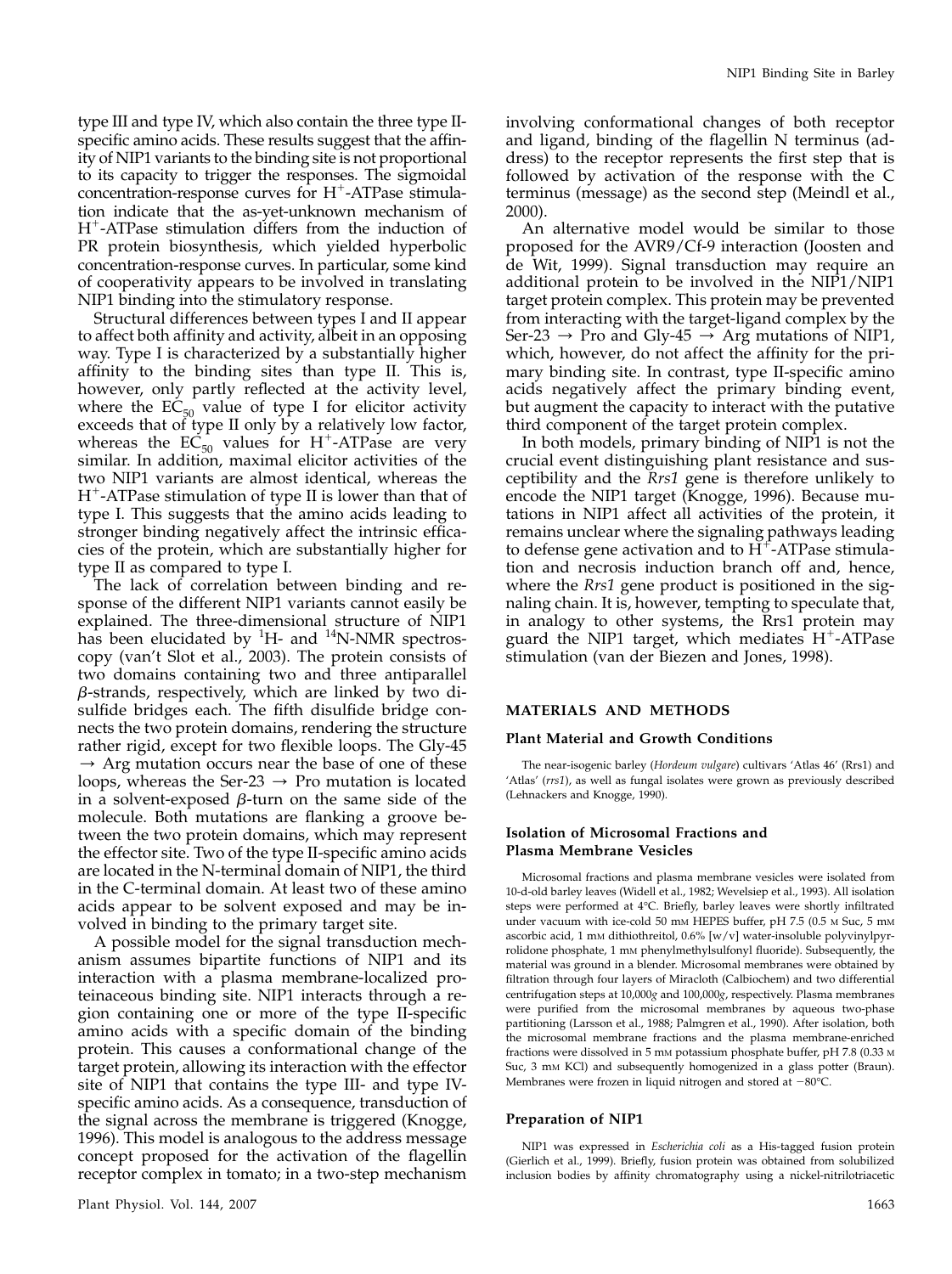acid agarose affinity chromatography column (Qiagen). Cystine bond shuffling was facilitated using a previously described folding procedure (Beiboer et al., 1996) that involves a Cys-cystine redox couple. Correctly folded peptide was separated from misfolded peptides by RP-HPLC. A factor Xa cleavage site between the mature NIP1 protein and the His tag allowed for the preparation of a peptide with identical biochemical properties as the fungusderived protein. The amount of purified NIP1 was determined by  $OD_{280}$ measurement using a molar extinction coefficient of 5,040 L  $\times$  mol<sup>-1</sup>  $\times$  cm<sup>-</sup> , as calculated based on the primary sequence (Gill and von Hippel, 1989), as well as by using Bradford's reagent (Bio-Rad).

#### Cloning, Expression, and Purification of NIP1 Variants

The cDNA encoding NIP1 type II was obtained by reverse transcription-PCR on total RNA from Rhynchosporium secalis, isolate AU1, using primer 1 and oligo(dT). The amplified fragment was subjected to a second PCR reaction using primers 1 and 2 (see ''Primer Table''). Primer 1 is a modification of earlier described primers (Gierlich et al., 1999). The amino acids specific for variants III and IV were introduced into the type I sequence by site-directed mutagenesis to yield the variants type  $III^*$  and type  $IV^*$ . 3' primers 5 and 6 containing the mutations (underlined) were used along with 5' primer 3 in a first PCR step (see ''Primer Table''). The products of this PCR were used as megaprimers in combination with 3' primer 4 in a second PCR step. Restriction sites (underlined) for cloning were introduced through primers 1 and 4 (SmaI) and primers 2 and 3 (BamHI). The final amplification products were purified from agarose gels, digested with BamHI and SmaI, and subsequently cloned into the pQE30 expression vector (Qiagen). Expression of the three variants in *E. coli* strain DHB4 (Boyd et al., 1987) and their purification was performed as described above. MALDI-TOF analysis was used to verify the molecular masses of the peptides. Elicitor activity was analyzed as previously described (Hahn et al., 1993), routinely using a concentration of 20 ng  $\times \mu L$ <sup>-</sup> (approximately  $3 \mu$ M).

#### Primer Table

Primer 1, 5'-GCGGCCCGGGTTAACATTGGCGAAATCCCGTCG-3' (SmaI); primer 2, 5'-GCGCGGATCCATCGAAGGTAGAGATCGATGCAGATACAC-CCTTGTTGC-3' (BamHI); primer 3 (pQE-30 5'), 5'-GCGCGGATCCATCG-AAGGTAGAGATCGATGCAGATACACCCTTTGTTGC-3' (BamHI); primer 4 (pQE-30 3'), 5'-GCGGCCCGGGTTAACATTGGCGGTATCCCGTCG-3' (SmaI); primer 5 (III\*, Ser  $\rightarrow$  Pro), 5'-GGATTCTGGCTCATGTAGGCATG-3'; primer  $6$  (IV\*, Gly  $\rightarrow$  Arg), 5'-GCCACCTTCACGAATGAGC-3'.

#### Iodination of NIP1

NIP1 type I was modified with the nonradioactive isotope <sup>127</sup>I by using the lactoperoxidase-Glc oxidase system (Sigma; McFarthing, 1992). One hundred microliters of a 1% D-Glc solution were added to 300  $\mu$ L phosphate-buffered saline, pH 7.0, containing 2  $\mu$ g NIP1, 10  $\mu$ L of 100  $\mu$ M NaI, 1  $\mu$ g Glc oxidase, and  $1 \mu$ g lactoperoxidase. After 10 min at room temperature, the reaction was stopped by adding 20  $\mu$ L of a mixture of 100 mg/mL metabisulfate and 10 mg/mL sodium azide. Reaction products were separated on an analytical RP-HPLC column (Vydac protein C4,  $0.46 \times 25$  cm; Macherey-Nagel) that was eluted with an acetonitrile gradient using a Hewlett-Packard chromatograph and subjected to MALDI-TOF mass spectrometric analysis. In addition, elicitor activity of the protein fraction was analyzed as described previously (Hahn et al., 1993). <sup>125</sup>I-NIP1 was obtained from ANAWA Laboratories with specific activity of 2,130 Ci/mmol and used in binding assays.

#### Binding of NIP1 to Membrane Fractions

Membranes were preincubated at room temperature for 15 min in 30 mM HEPES, pH 7.0, 5 mm MgCl<sub>2</sub>, 1 g/L fatty acid-free bovine serum albumin (binding buffer) at a membrane protein concentration of 0.5  $\mu$ g/ $\mu$ L. Binding was initiated by adding different concentrations of <sup>125</sup>I-NIP1 in a volume of  $10 \mu$ L. Nonspecific binding was determined in the presence of a 1,000-fold excess of unlabeled NIP1. Glass fiber microfilters (Whatman) were soaked for several hours in 0.5% polyethylenimine and transferred to a sampling manifold (Millipore). Filters were rinsed with 4 mL of ice-cold washing buffer (binding buffer containing 0.5 M KCl). Filtration of the samples was carried out under vacuum and filters were washed with  $2 \times 4$  mL of binding buffer. The

filters were subsequently transferred to 6-mL scintillation vials and 5 mL Ultima Gold scintillation cocktail (Ducheva) were added. After overnight incubation, radioactivity was counted in a scintillation counter (LS1800; Beckman Instruments). Analysis of the data was performed using GraphPad Prism for Windows, version 4.02 (GraphPad Software; www.graphpad.com). From  $IC_{50}$  values that represent the competitor concentration competing for 50% of specific binding under the assay conditions,  $K<sub>i</sub>$  values were calculated that represent the competitor concentration binding to 50% of the binding sites at equilibrium in the absence of the radioligand using the Cheng-Prusoff equation (Cheng and Prusoff, 1973).

#### Quantitative Comparison of Active NIP1 Variants

To allow a quantitative comparison of the activities of NIP1 types I and II, the IRA and IRE were calculated using  $EC_{50}$  values, maximal activities ( $E_{\text{max}}$ ), and equilibrium dissociation constants ( $K_d$ ,  $K_i$ ) according to Ehlert et al. (1999). The IRA of type I, which is equivalent to the product of its affinity  $(1/K_d)$  and IRE relative to type II, was calculated using the following equation:  $\overline{IRA}$  =  $EC_{50\text{-II}} \times E_{\text{max-I}}/EC_{50\text{-I}} \times E_{\text{max-II}}$ . To estimate the contribution of the IRE to activity,  $K_d$  and  $K_i$  were included in the equation. The IRE ( $\varepsilon$ ) of type II relative to that of type I was estimated using the equation  $\varepsilon_{II}/\varepsilon_{I} = EC_{50\text{-}I} \times E_{\text{max-II}} \times K_{i}/$  $EC_{50\text{-}II} \times E_{\text{max-I}} \times K_d.$ 

Sequence data from this article can be found in the GenBank/EMBL data libraries under accession numbers EF683095 to EF683100.

## ACKNOWLEDGMENTS

We would like to thank Harrold van den Burg, Laboratory of Biochemistry, Department of Biomolecular Sciences, Wageningen University, for performing mass spectrometric analyses. In addition, the excellent technical assistance of Annette Böttcher, University of Adelaide, Waite Campus, is greatly appreciated.

Received December 18, 2006; accepted April 30, 2007; published May 3, 2007.

#### LITERATURE CITED

- Armstrong MR, Whisson SC, Pritchard L, Bos JIB, Venter E, Avrova AO, Rehmany AP, Bohme U, Brooks K, Cherevach I, et al (2005) An ancestral oomycete locus contains late blight avirulence gene Avr3a, encoding a protein that is recognized in the host cytoplasm. Proc Natl Acad Sci USA 102: 7766–7771
- Baker B, Zambryski P, Staskawicz B, Dinesh-Kumar SP (1997) Signaling in plant-microbe interactions. Science 276: 726–733
- Basel LE, Zukowski AT, Cleland RE (1994) Modulation of fusicoccinbinding protein activity in mung bean (Vigna radiata L.) hypocotyls by tissue maturation and by fusicoccin. Plant Physiol 104: 691–697
- Baureithel K, Felix G, Boller T (1994) Specific, high affinity binding of chitin fragments to tomato cells and membranes: competitive inhibition of binding by derivatives of chitooligosaccharides and a Nod factor of Rhizobium. J Biol Chem 269: 17931–17938
- Beiboer SHW, van den Berg B, Dekker N, Cox RC, Verheij HM (1996) Incorporation of an unnatural amino acid in the active site of porcine pancreatic phospholipase  $A_2$ : substitution of histidine by 1,2,4-triazole-3-alanine yields an enzyme with high activity at acidic pH. Protein Eng 9: 345–352
- Bhattacharjee S, Hiller NL, Liolios K, Win J, Kanneganti TD, Young C, Kamoun S, Haldar K (2006) The malarial host-targeting signal is conserved in the Irish potato famine pathogen. PLoS Pathogens 2: e50
- Bonas U, Lahaye T (2002) Plant disease resistance triggered by pathogenderived molecules: refined models of specific recognition. Curr Opin Microbiol 5: 44–50
- Bourque S, Ponchet M, Binet MN, Ricci P, Pugin A, Lebrun-Garcia A (1998) Comparison of binding properties and early biological effects of elicitins in tobacco cells. Plant Physiol 118: 1317–1326
- Boyd D, Manoil C, Beckwith J (1987) Determinants of membrane protein topology. Proc Natl Acad Sci USA 84: 8525–8529
- Brunner F, Wirtz W, Rose JKC, Darvill AG, Govers F, Scheel D, Nürnberger T (2002) A b-glucosidase/xylosidase from the phytopathogenic oomycete, Phytophthora infestans. Phytochemistry 59: 689–696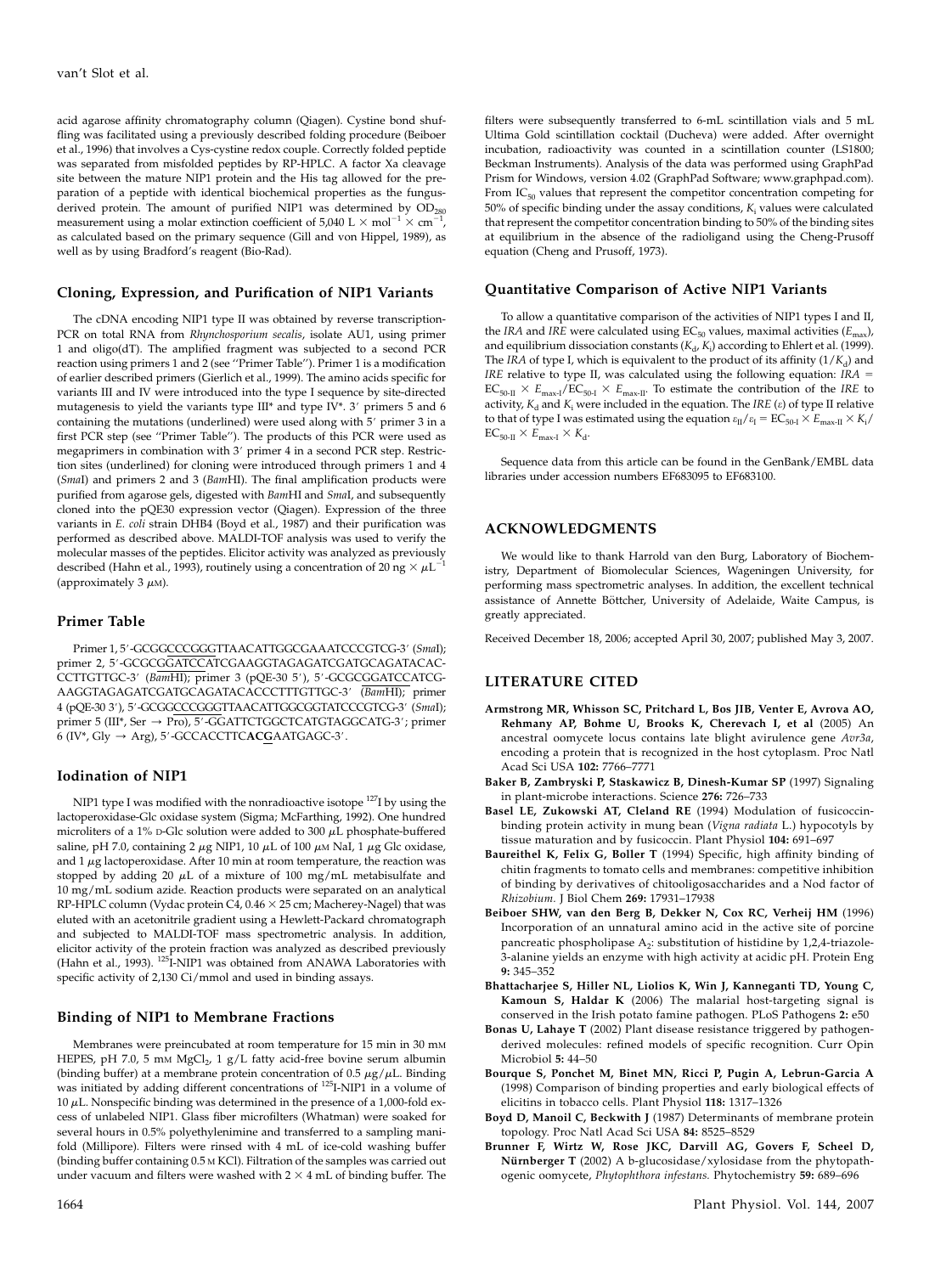- Bryan GT, Wu KS, Farrall L, Jia YL, Hershey HP, McAdams SA, Faulk KN, Donaldson GK, Tarchini R, Valent B (2000) A single amino acid difference distinguishes resistant and susceptible alleles of the rice blast resistance gene Pi-ta. Plant Cell 12: 2033–2045
- Catanzariti AM, Dodds PN, Lawrence GJ, Ayliffe MA, Ellis JG (2006) Haustorially expressed secreted proteins from flax rust are highly enriched for avirulence elicitors. Plant Cell 18: 243–256
- **Cheng Y, Prusoff WH** (1973) Relationship between inhibition constant  $(K<sub>1</sub>)$ and concentration of inhibitor which causes 50 per cent inhibition  $(I_{50})$  of an enzymatic reaction. Biochem Pharmacol 22: 3099–3108
- Cheong JJ, Hahn MG (1991) A specific, high affinity binding site for the hepta-b-glucoside elicitor exists in soybean membranes. Plant Cell 3: 137–147
- Chinchilla D, Bauer Z, Regenass M, Boller T, Felix G (2006) The Arabidopsis receptor kinase FLS2 binds flg22 and determines the specificity of flagellin perception. Plant Cell 18: 465–476
- Cosio EG, Pöpperl H, Schmidt WE, Ebel J (1998) High-affinity binding of fungal  $\beta$ -glucan fragments to soybean (Glycine max L.) microsomal fractions and protoplasts. Eur J Biochem 175: 309–315
- Dangl JL, Jones JDG (2001) Plant pathogens and integrated defence responses to infection. Nature 411: 826–833
- Day RB, Okada M, Ito Y, Tsukada K, Zaghouani H, Shibuya N, Stacey G (2001) Binding site for chitin oligosaccharides in the soybean plasma membrane. Plant Physiol 126: 1162–1173
- Dodds PN, Lawrence GJ, Catanzariti AM, Ayliffe MA, Ellis JG (2004) The Melampsora lini AvrL567 avirulence genes are expressed in haustoria and their products are recognized inside plant cells. Plant Cell 16: 755–768
- Ehlert FJ, Griffin MT, Sawyer GW, Bailon R (1999) A simple method for estimation of agonist activity at receptor subtypes: comparison of native and cloned  $M_3$  muscarinic receptors in guinea pig ileum and transfected cells. J Pharmacol Exp Ther 289: 981–992
- Fiegen M, Knogge W (2002) Amino acid alterations in isoforms of the effector protein NIP1 from Rhynchosporium secalis have similar effects on its avirulence- and virulence-associated activities on barley. Physiol Mol Plant Pathol 61: 299–302
- Fliegmann J, Mithöfer A, Wanner G, Ebel J (2004) An ancient enzyme domain hidden in the putative  $\beta$ -glucan elicitor receptor of soybean may play an active part in the perception of pathogen-associated molecular patterns during broad host resistance. J Biol Chem 279: 1132–1140
- Flor HH (1971) Current status of the gene-for-gene concept. Annu Rev Phytopathol 9: 275–296
- Galán JE, Collmer A (1999) Type III secretion machines: bacterial devices for protein delivery into host cells. Science 284: 1322–1328
- Gerber IB, Dubery IA (2004) Protein phosphorylation in Nicotiana tabacum cells in response to perception of lipopolysaccharides from Burkholderia cepacia. Phytochemistry 65: 2957–2966
- Gierlich A, van't Slot KAE, Li VM, Marie C, Hermann H, Knogge W (1999) Heterologous expression of the avirulence gene product, NIP1, from the barley pathogen Rhynchosporium secalis. Protein Expr Purif 17: 64–73
- Gill SC, von Hippel PH (1989) Calculation of protein extinction coefficients from amino acid sequence data. Anal Biochem 182: 319–326
- Gomez-Gomez L, Boller T (2000) FLS2: an LRR receptor-like kinase involved in the perception of the bacterial elicitor flagellin in Arabidopsis. Mol Cell 5: 1003–1011
- Gomez-Gomez L, Boller T (2002) Flagellin perception: a paradigm for innate immunity. Trends Plant Sci 7: 251–256
- Gross A, Kapp D, Nielsen T, Niehaus K (2005) Endocytosis of Xanthomonas campestris pathovar campestris lipopolysaccharides in non-host plant cells of Nicotiana tabacum. New Phytol 165: 215–226
- Hahn M, Jüngling S, Knogge W (1993) Cultivar-specific elicitation of barley defense reactions by the phytotoxic peptide NIP1 from Rhynchosporium secalis. Mol Plant Microbe Interact 6: 745–754
- Hiller NL, Bhattacharjee S, van Ooij C, Liolios K, Harrison T, Lopez-Estrano C, Haldar K (2004) A host-targeting signal in virulence proteins reveals a secretome in malarial infection. Science 306: 1934–1937
- Jia Y, McAdams SA, Bryan GT, Hershey HP, Valent B (2000) Direct interaction of resistance gene and avirulence gene products confers rice blast resistance. EMBO J 19: 4004–4014
- Jones DA, Jones JDG (1997) The role of leucine-rich repeat proteins in plant defences. Adv Bot Res 24: 89–167
- Jones JDG, Dangl JL (2006) The plant immune system. Nature 444: 323–329 Joosten MHAJ, de Wit PJGM (1999) The tomato-Cladosporium fulvum

interaction: a versatile experimental system to study plant-pathogen interactions. Annu Rev Phytopathol 37: 335–367

- Kaku H, Nishizawa Y, Ishii-Minami N, Akimoto-Tomiyama C, Dohmae N, Takio K, Minami E, Shibuya N (2006) Plant cells recognize chitin fragments for defense signaling through a novel plasma membrane receptor. Proc Natl Acad Sci USA 103: 11086–11091
- Kemen E, Kemen AC, Rafiqi M, Hempel U, Mendgen K, Hahn M, Voegele RT (2005) Identification of a protein from rust fungi transferred from haustoria into infected plant cells. Mol Plant Microbe Interact 18: 1130–1139
- Kjellbom P, Larsson C (1984) Preparation and polypeptide composition of chlorophyll-free plasma membranes from leaves of light-grown spinach and barley. Physiol Plant 62: 501–509

Knogge W (1996) Fungal infection of plants. Plant Cell 8: 1711–1722

- Knogge W, Marie C (1997) Molecular characterization of fungal avirulence. In IR Crute, EB Holub, eds, The Gene-for-Gene Relationship in Plant-Parasite Interactions. CAB International, Wallingford, UK, pp 329–346
- Knogge W, Scheel D (2006) LysM receptors recognize friend and foe. Proc Natl Acad Sci USA 103: 10829–10830
- Kooman-Gersmann M, Honée G, Bonnema G, de Wit PJGM (1996) A high-affinity binding site for the AVR9 peptide elicitor of Cladosporium fulvum is present on plasma membranes of tomato and other solanaceous plants. Plant Cell 8: 929–938
- Kooman-Gersmann M, Vogelsang R, Vossen P, van den Hooven HW, Mahé E, Honée G, de Wit PJGM (1998) Correlation between binding affinity and necrosis-inducing activity of mutant AVR9 peptide elicitors. Plant Physiol 117: 609–618
- Larsson C, Widell S, Sommarin M (1988) Inside-out plant plasma membrane vesicles of high purity obtained by aqueous two-phase partitioning. FEBS Lett 229: 289–292
- Lehnackers H, Knogge W (1990) Cytological studies on the infection of barley cultivars with known resistance genotypes by Rhynchosporium secalis. Can I Bot 68: 1953-1961
- Luderer R, Joosten MHAJ (2001) Avirulence proteins of plant pathogens: determinants of victory and defeat. Mol Plant Pathol 2: 355–364
- Luderer R, Rivas S, Nürnberger T, Mattei B, van den Hooven HW, van der Hoorn RAL, Romeis T, Wehrfritz JM, Blume B, Nennstiel D, et al (2001) No evidence for binding between resistance gene product Cf-9 of tomato and avirulence gene product AVR9 of Cladosporium fulvum. Mol Plant Microbe Interact 14: 867–876
- Manning VA, Ciuffetti LM (2005) Localization of Ptr ToxA produced by Pyrenophora tritici-repentis reveals protein import into wheat mesophyll cells. Plant Cell 17: 3203–3212
- Marti M, Good RT, Rug M, Knuepfer E, Cowman AF (2004) Targeting malaria virulence and remodeling proteins to the host erythrocyte. Science 306: 1930–1933
- McFarthing KG (1992) Selection and synthesis of receptor-specific radioligands. In EC Hulme, ed, Receptor-Ligand Interactions. A Practical Approach. IRL Press, Oxford, pp 1–18
- Meindl T, Boller T, Felix G (2000) The bacterial elicitor flagellin activates its receptor in tomato cells according to the address-message concept. Plant Cell 12: 1783–1794
- Mithöfer A, Fliegmann J, Neuhaus-Url G, Schwarz H, Ebel J (2000) The hepta- $\beta$ -glucoside elicitor-binding proteins from legumes represent a putative receptor family. Biol Chem 381: 705–713
- Nürnberger T, Lipka V (2005) Non-host resistance in plants: new insights into an old phenomenon. Mol Plant Pathol 6: 335–345
- Nürnberger T, Nennstiel D, Jabs T, Sacks WR, Hahlbrock K, Scheel D (1994) High affinity binding of a fungal oligopeptide elicitor to parsley plasma membranes triggers multiple defense responses. Cell 78: 449–460
- Orbach MJ, Farrall L, Sweigard JA, Chumley FG, Valent B (2000) A telomeric avirulence gene determines efficacy for the rice blast resistance gene Pi-ta. Plant Cell 12: 2019–2032
- Palmgren MG, Askerlund P, Fredrikson K, Widell S, Sommarin M, Larsson C (1990) Sealed inside-out and right-side-out plasma membrane vesicles: optimal conditions for formation and separation. Plant Physiol 92: 871–880
- Radutoiu S, Madsen LH, Madsen EB, Felle HH, Umehara Y, Gronlund M, Sato S, Nakamura Y, Tabata S, Sandal N, et al (2003) Plant recognition of symbiotic bacteria requires two LysM receptor-like kinases. Nature 425: 585–592